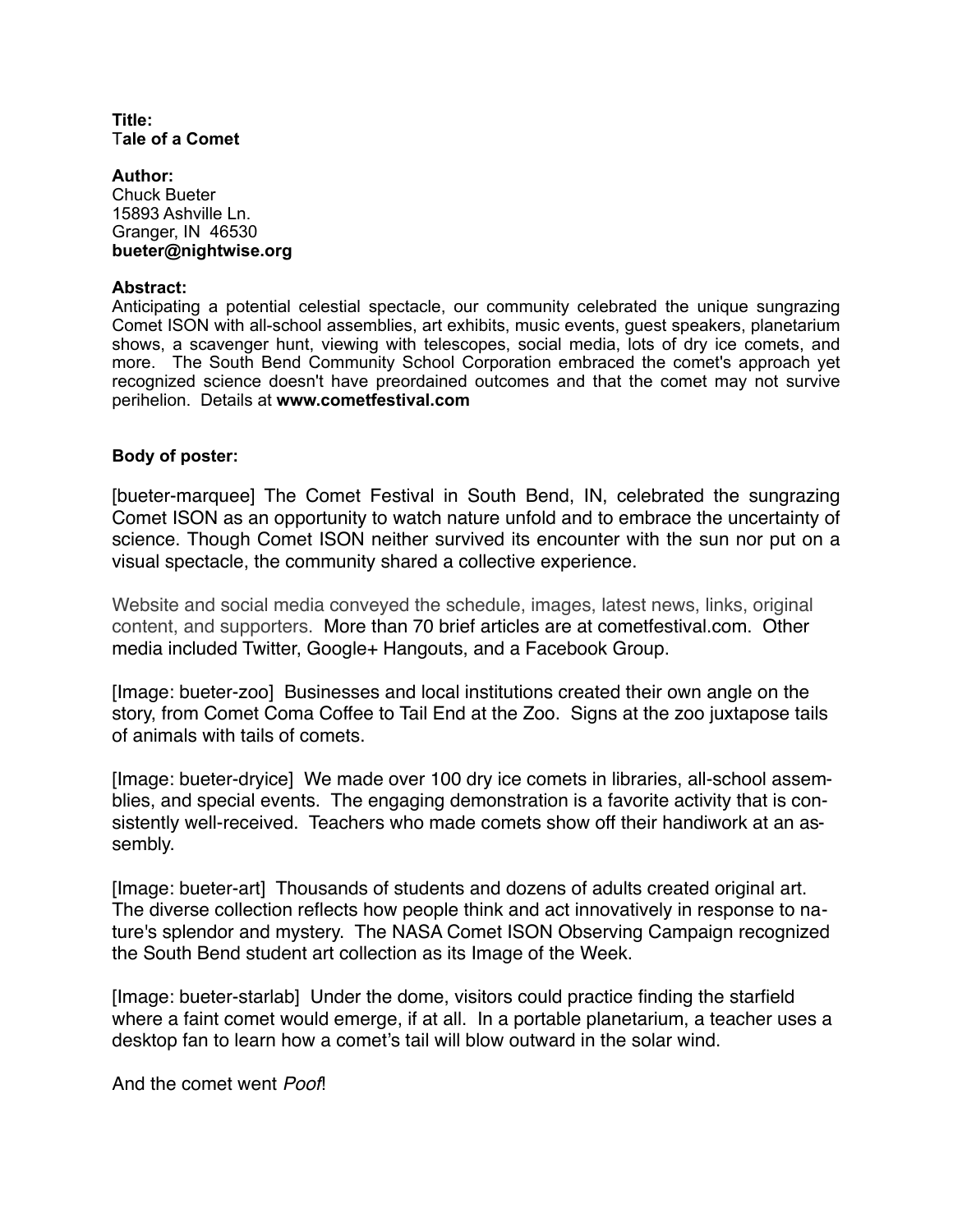# **F**vents

- Ignite Michiana intermission [video](http://youtu.be/fi8gV9MP0ic)
- Tail End of the Season at Potawatomi Zoo
- [Rare Comet Books Exhibit](http://www.cometfestival.com/index.php/events/usno/)
- [All-school assemblies](http://cometfestival.com/index.php/events/comets-schools/) in about 30 SBCSC schools
- About 100 [dry ice comets](http://www.cometfestival.com/index.php/events/make-dry-ice-comet/), including at
	- Astrofest at Kennedy School
	- St. Vincent de Paul
	- ScienceAlive!
	- Meadows Edge Night
	- SBCSC teacher workshops
	- SBCSC school assemblies
	- St. Pius X Catholic School
	- [YMCA AstroCamp](http://www.astrocamp.us/)
	- Notre Dame *Sensing the Cosmos* Summer Camp
	- Cleveland Astronomical Society
	- AOI Sorority, Grand Valley State University
	- Prairie Vista University
	- ND Forum VI
	- Andrews University
	- [Experience Michiana](http://www.cometfestival.com/index.php/events/experience-michiana/)
	- Boys & Girls Club of South Bend
- Presentations and demos
	- South Bend Science Cafe
	- Kiwanis of South Bend
	- Annual Michiana Star Party
	- SBCSC Truck Pull and Community Faire
	- EXPO with Michiana Science and Techology Center Inc.
	- National College-South Bend
	- SBCSC Board Meeting
	- Prairie Vista Fifth Grade Camp
- Comet Quest treasure hunt
- Food and beverage specials
- [Google+ Hangouts](https://www.youtube.com/channel/UCLsIHwUOcozRZN1t-y6Al-w?feature=c4-feed-lsb)
	- *A Dirty Snowball's Chance in Hell* with Emily Lakdawalla, Ron Kaitchuck
	- *Burnt Leftovers* with Emily Lakdawalla, Alex Filippenko
	- *Eulogy for a Comet* with Padma Yanamandra-Fisher, Pamela Gay, Karl **Battams**
- Workshops
	- South Bend Community School Corporation (SBCSC)
	- Michiana Astronomical Society
	- Great Lakes Planetarium Association
- Art
	- Comet Festival Art Exhibit